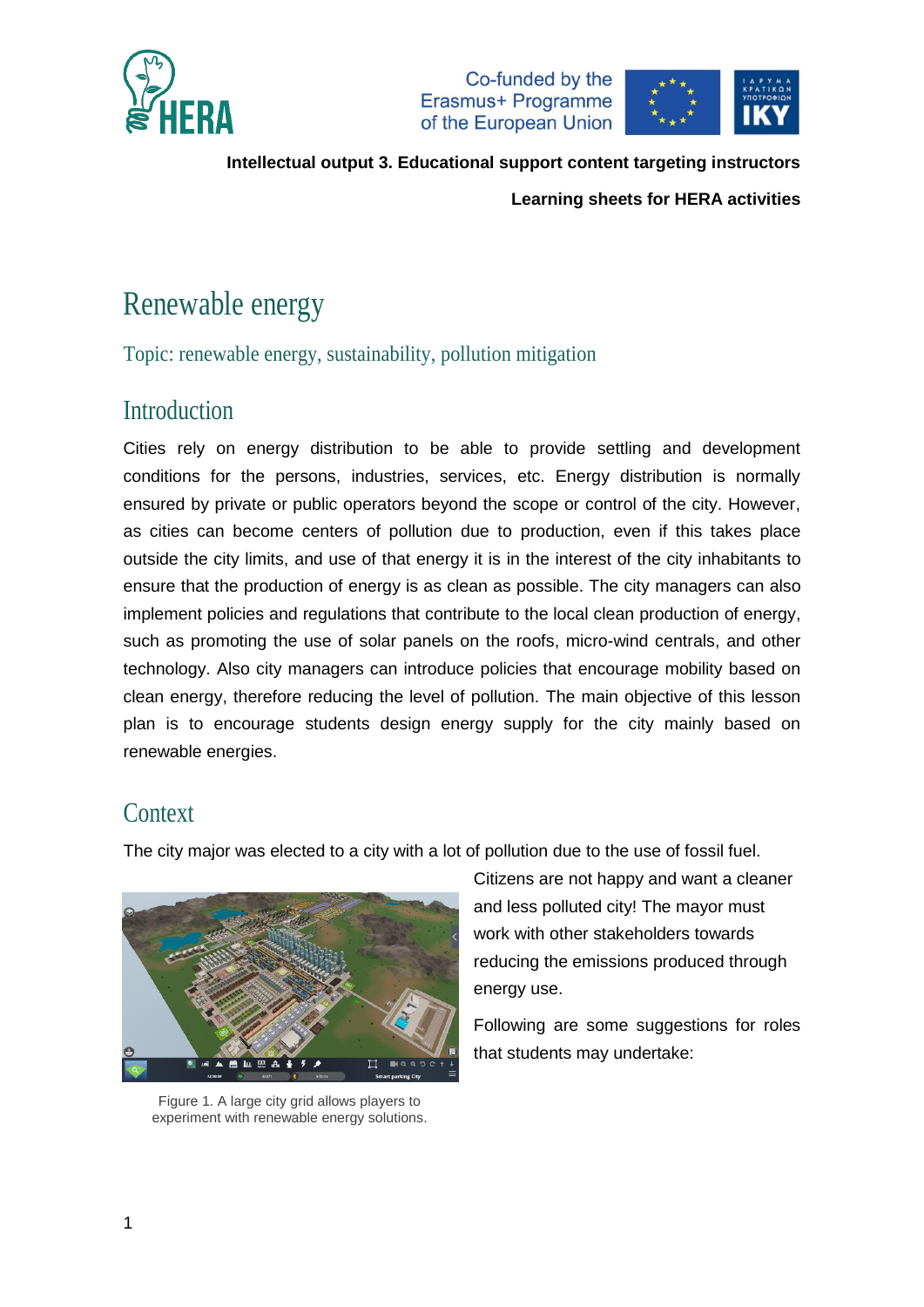

Co-funded by the Erasmus+ Programme of the European Union



**Intellectual output 3. Educational support content targeting instructors**

# **Learning sheets for HERA activities**

## **Role 1: Energy manager**

The energy manager ensures that all city inhabitants have access to energy for residential, business, and other purposes. The mayor must work with energy providers to ensure the best deals but also to guarantee that the cleanest sources of energy are used. The mayor is further responsible for creating policies related with the local microproduction of energy.

# **Role 2: Treasurer**

The treasurer ensures that the enhancements to the city infrastructures and energy distribution networks can be implemented with the existing budget.

## **Role 3: The city mayor**

As the head of the city, the city mayor has the final word about energy production policies, for example electric vs. fossil fuel mobility, and supporting infrastructures, such as roads, buildings, energy distribution facilities, and more. The mayor must ensure that citizens have access to clean energy taking into account fluctuations to energy demand due, for example, to changing weather conditions. The city mayor is really keen on being re-elected, so she is interested to ensure the happiness of inhabitants through the reduction of pollution.



Figure 2. Roles, actions, and interactions.

# Learning goals

Upon completion of the activities students will: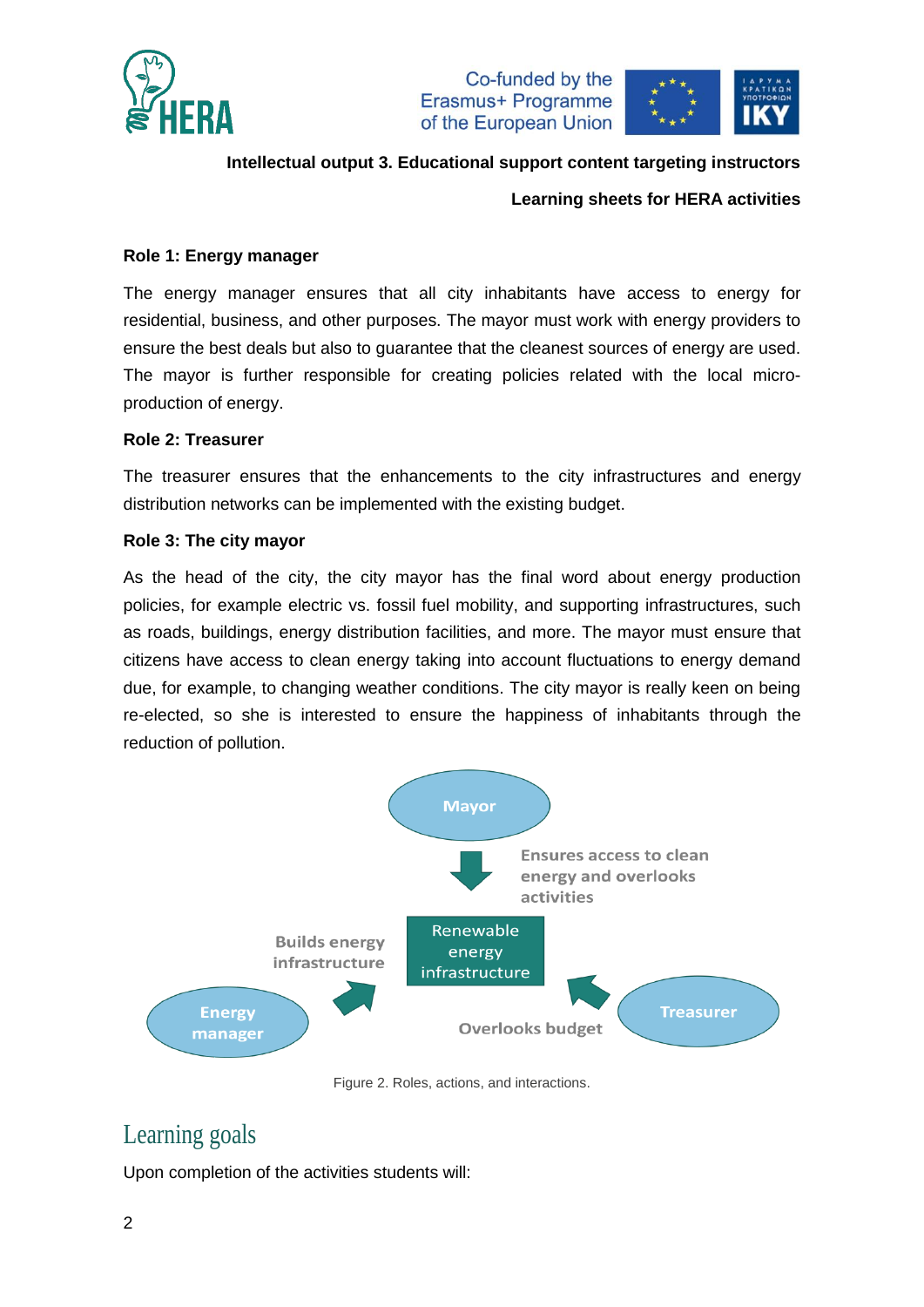





# **Intellectual output 3. Educational support content targeting instructors**

## **Learning sheets for HERA activities**

- Understand the connections between environmental, social, and economic aspects of everyday life.
- Have experienced how to achieve cooperation between different parties with different goals and needs.
- Built competence in taking an integrative approach in researching city management and related environmental issues.
- Create the conditions necessary for navigating the challenges modern society and environmental changes pose for the public and private sector.
- Understand the importance of the energy supply in real life.
- Understand the importance of the renewable energy and its positive and negative aspects.

# **Prerequisites**

The activity can be introduced to students with no pre-required information. Teachers can deliver an initial briefing about sustainable energy and mobility options and strategies.

# Audience

This scenario is suitable for students in all engineering and management principles. In terms of engineering, the goal scope is closer to the learning objectives of electrical engineering students, but students enrolled in other engineering programs won't have any

problems in implementing the scenario.

# 曲山田品士

Figure 3. The city includes rich infrastructure, such as residences, a stadium, an airport, and more that require diverse energy supply.

# Core concepts

 **e-Commerce:** Economic activity that takes place over the internet.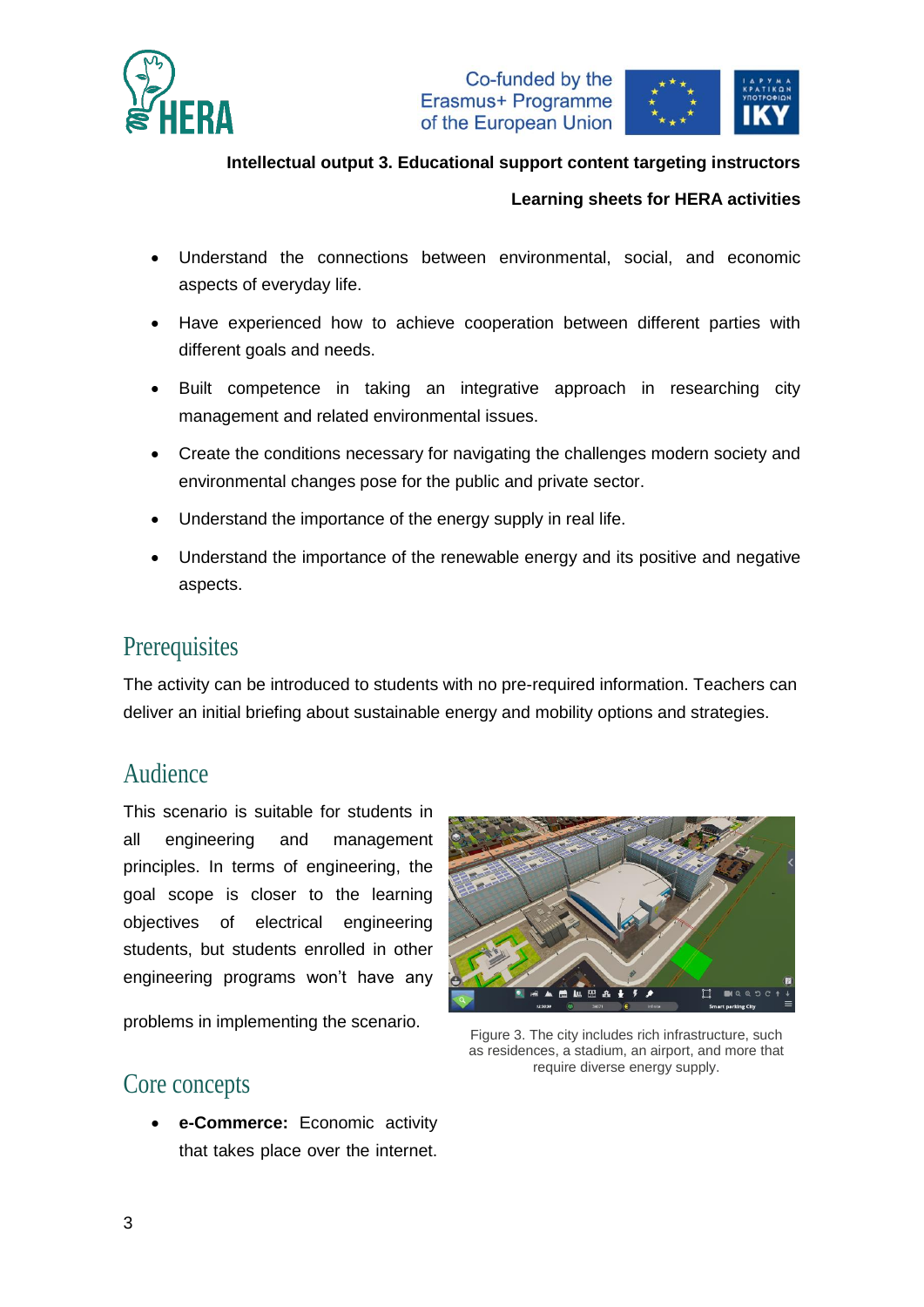

Co-funded by the Erasmus+ Programme of the European Union



# **Intellectual output 3. Educational support content targeting instructors**

## **Learning sheets for HERA activities**

Through e-Commerce individuals and business have the opportunity to buy and sell products and services on-line.

- **Energy grids:** Energy infrastructures, including diverse energy production plants, such as nuclear, coal-based, or renewable energy based, energy transformers from high, to medium, and low voltage, and power lines that transport energy to homes, businesses, and industry.
- **Culture:** Arts and other manifestation of human intellectual achievement. In the context of this scenario, culture refers to all activities that promote education, expression, and athletics and foster a high quality of life.
- **Internet and phone service provider:** A company that provides access to the internet for both personal and business customers. The service requires a network infrastructure, including servers and cables for connectivity and processing of information.
- **City management:** Managing the services, revenues, and expenses of a city.
- **Transversal skills:** collaboration, critical thinking, analytical thinking, innovative thinking.



# Description of the scenario

Figure 4. Small and large residential buildings support the needs of city inhabitants.

The overall purpose of the scenario is to allow students to experience the conflicts of interests and the difficulty of implementing changes when a major city aspect, such as energy, has to be dramatically reconfigured with implications on the infrastructure but also on the individual way of thinking about access to energy. It demands good collaborative skills, making compromises towards achieving common goals in a team,

critical thinking, and a good flair for optimizing decisions.

The scenario explores the full HERA game using the communication and planning facilities in the game. Students are encouraged to discuss, negotiate, and agree on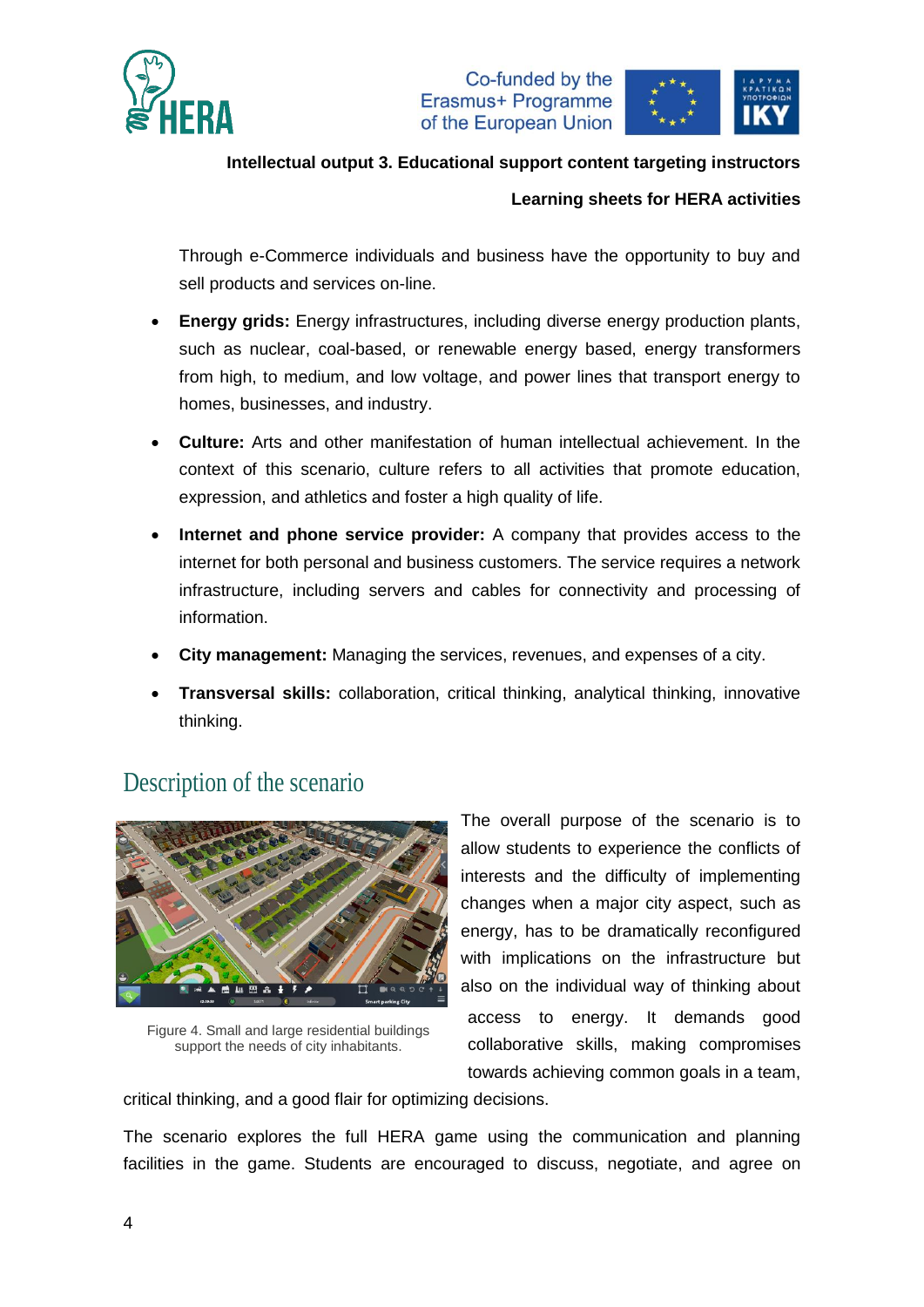

Co-funded by the Erasmus+ Programme of the European Union



## **Intellectual output 3. Educational support content targeting instructors**

### **Learning sheets for HERA activities**

decisions that they can subsequently implement digitally through the scenario simulated environment.

Participants can explore the consequences of their decisions and insights into what it means in real-life to work with complex decisions. The scenario is based on a city grid that is non-trivial including rich enough facilities for students to meaningfully engage in a



Figure 5. Industries consume energy, which would be best produced through renewable resources.

complex discussion related to energy issue. The initial city grid, on which students will start working, has a traditional energy approach focused on fossil fuel which leads to pollution. Students are challenged to introduce interventions towards clean energy production. As an added difficulty, the city can have climatic events that raise energy demands, therefore creating peaks.

# Suggested class activity

- 1. The teacher presents the problem to the class and introduces the scenario and game.
- 2. The students brainstorm to understand the problem and the parameters within which they have to work. This includes the available city budget; the city plans with the current energy schemes and the restrains on what can be built.
- 3. The students are encouraged to come up with as many ideas as possible through brainstorming. Techniques of design thinking could be used for promoting innovative design and the introduction of a human-centered solution that address actual needs of city citizens.
- 4. The students are asked to jointly decide on the ideas to implement from the pool of suggestions that they came up with taking into account restrictions, such as city plans, budget, and energy production.
- 5. The teacher forms groups and gives students their roles in the game.
- 6. The students play the game according to their roles.